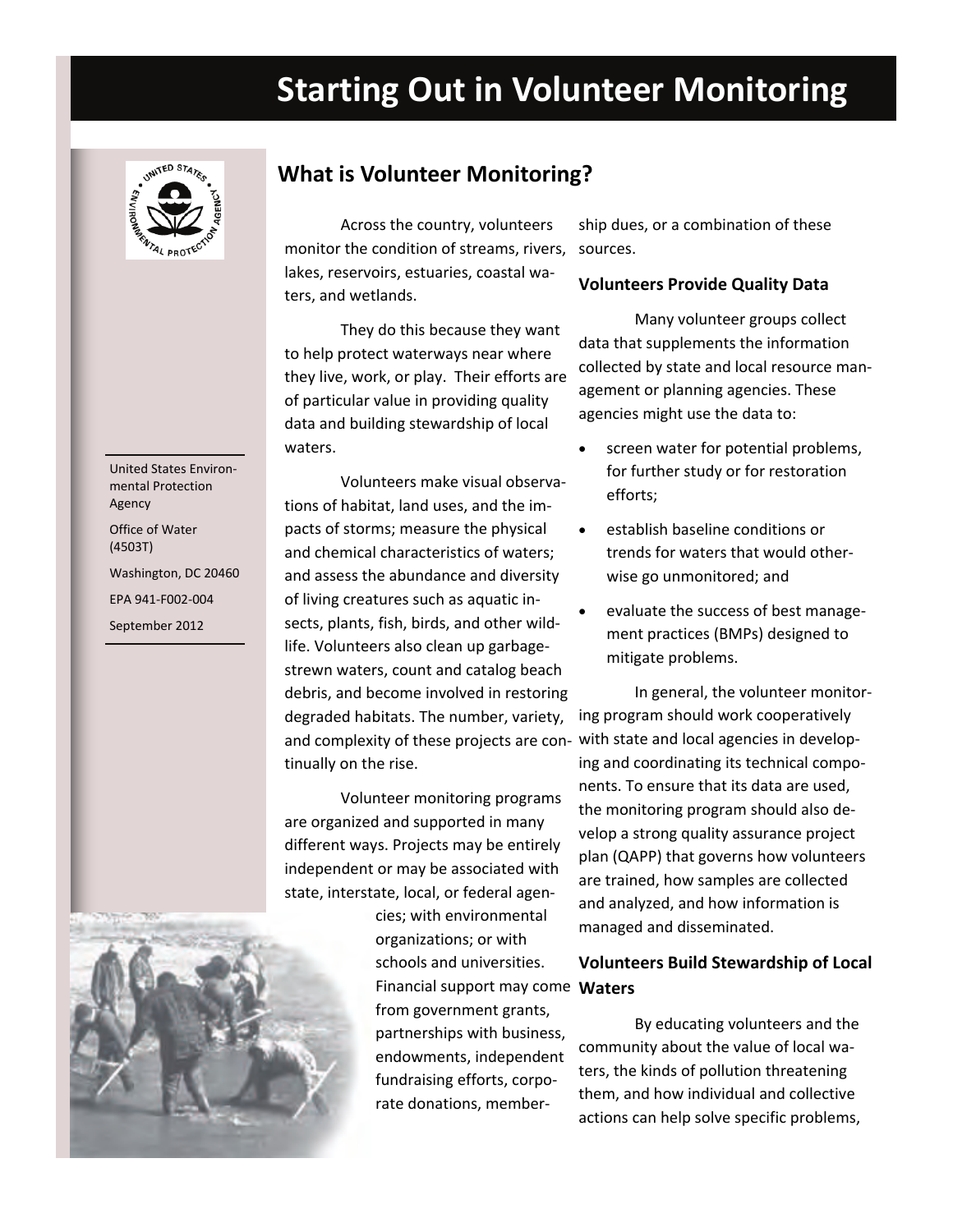#### **Starting** Out in Volunteer Monitoring Page 2

volunteer monitoring programs can:

● make the connection between wa- tershed health and our individual and collective behaviors;

● build bridges among various agen-cies, businesses, and organizations; and

 create a constituency for local waters that promotes personal and community stewardship and cooperation.

 Volunteer groups whose primary purpose is education and constituency‐ building generally adopt simple, easy‐to‐ use assessment methods and may not need to develop a stringent quality assur‐ ance project plan.



 **How do you get started as a volunteer monitor?**

### **1. Determine your personal goals.**

 Ask yourself why you want to become a volunteer monitor. Do you want to provide high‐quality data to be shared with state and local government agencies, or are you more interested in helping local students learn about the environment? Do you want to monitor a specific stream in your neighborhood or are you willing to be assigned a site by your county resource management agency?

 Participating in a volunteer pro‐ gram that provides data to be used by water quality managers will usually re‐ quire that you take part in formal train‐ ing sessions and commit to a regular

 schedule of sampling (usually weekly, monthly, or seasonally, depending on the project). If you are more interested in learning about your local waterway and educating others, your time commitment may be less and any training will proba‐ bly be less formal.

# **2. Learn about any existing volunteer monitoring programs in your area and around the country.**

  The *National Directory of Volun‐ teer [Environmental](http://yosemite.epa.gov/water/volmon.nsf/Home?readform) Monitoring Pro‐ [grams](http://yosemite.epa.gov/water/volmon.nsf/Home?readform)*, published by the U.S. Environ‐ mental Protection Agency (USEPA), can help you locate existing groups nearby and around the country and help you learn about the kinds of monitoring tak‐ ing place. The National Water Quality Monitoring Council's volunteer monitor‐ ing website (acwi.gov/monitoring/vm/ index.html) is another new resource that can help you find programs in your area.  In addition, USEPA's *Adopt Your [Water](http://www.epa.gov/adopt/)‐ [shed](http://www.epa.gov/adopt/)* (www.epa.gov/adopt) website can help you link up with volunteer groups in your watershed.

 Another good place to start is with your local or state environmental protection, natural resource, parks, or fish and game agency. Even if it does not sponsor a volunteer program, the agency may be aware of other programs or groups you can join. Other potential sponsors or sources of information in‐ clude:

● local community-based groups such as civic or watershed associations, gar‐ den clubs, universities, and activist or‐ ganizations;

 with chapters in your area; and national environmental organizations

 regional offices of federal agencies such as USEPA, the US Department of Agriculture's Extension Service, the U.S. Park Service, and the U.S. Fish and Wild‐ life Service.

*Participating in a volunteer program that provides data to be used by government agencies will usually require that you take part in formal training sessions and commit to a regular schedule of sampling.*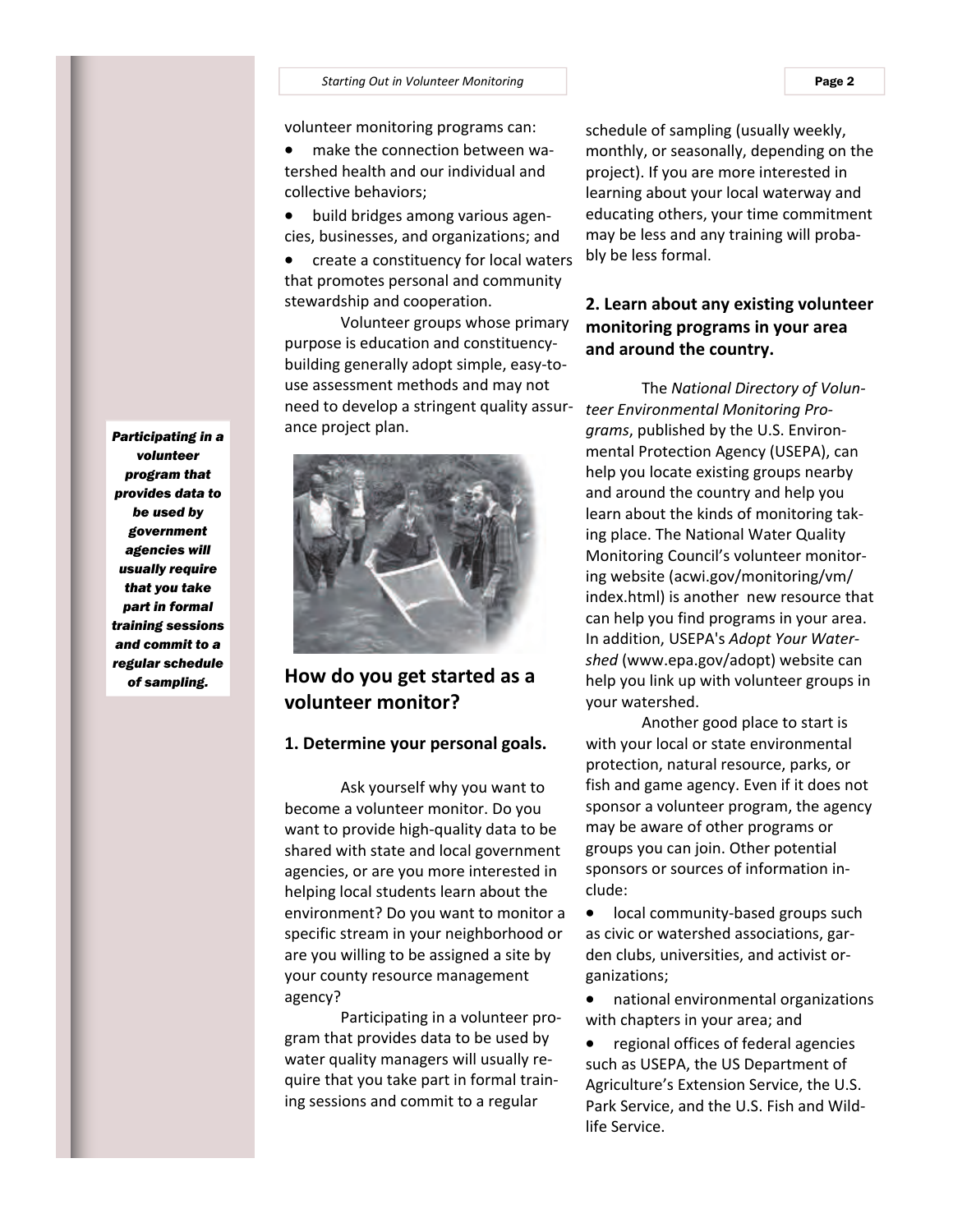**Starting Out in Volunteer Monitoring** Page 3 **Page 3 Page 3** 

 Once you locate volunteer moni‐ toring groups, you will probably find that they offer a variety of opportunities. You might become involved in collecting sam‐ ples, analyzing the results in a laboratory, developing ways to present data, writing reports, speaking to local groups about water resource issues and the volunteer project, producing a newsletter, fundrais‐ ing, or recruiting and training new volun‐ teers. You might also become involved in organizing stream cleanups, planting trees, and other habitat restoration ac‐ tivities. Chances are you will find oppor‐ tunities that suit your interests and skills.

# **3. If you can't locate a local group, consider starting one yourself.**

 If you decide to start your own program, you'll need to do some basic research to determine how to proceed. To help your research, develop a list of questions that you can discuss with other volunteer program coordinators. For ex‐ ample:

 what relationships does the program have with state and local agencies, local businesses, schools and colleges, other groups?

- what kind of monitoring does the program conduct?
- what are the program's monitoring costs? How is the program funded?
- how are volunteers recruited, trained, and retained?

● how is the quality of the data en- sured? Does the program have an ap‐ proved quality assurance plan?



 what reference materials, training aids, and methods manuals do they recommend?

 Starting a volunteer moni‐ toring program is not a simple task. You will need money for equip‐ ment and possibly for staff; appro‐ priate meeting, training, and lab facilities; a network of knowledge‐ able people (such as educators, extension agents, local government representatives, etc.) who are in‐ terested in your project and willing to advise and help out; connection to (or sponsorship by) potential data users who can help you plan your project so that it meets their needs as well as your own; and organizational skills to manage and maintain the project. Most of all, you will need time to make contacts in the com‐ munity, design your monitoring plan, develop training sessions, recruit volun‐ teers, revise the program as it matures, raise funds, analyze the data, and report back to the volunteers and the commu‐ nity.

# **Here are some of the lessons learned by other volunteer programs:**

 *Start small.* A pilot project that serves to test out methods, training ses‐ sions, and organizational skills can keep you from being overwhelmed and allows you to evaluate and refine your project before moving on to more ambitious ef‐ forts.

 *Keep your goals—and those of your volunteers—realistic.* Chances are slim that your data will ever be used in court to stop a polluter. Data collected for such regulatory purposes requires a very high degree of quality assurance. Most volun‐ teer data is used to educate the commu‐ nity and to screen for potential prob‐ lems.

 *Planning pays off.* Beware of collect‐ ing a year's worth of data and then find‐ ing that you have no idea how to analyze



*As you start out, connect with po‐ tential users of your data to ensure that your project meets their needs as well as yours.*

*Include potential data users in all phases of your volunteer monitoring project's development.*